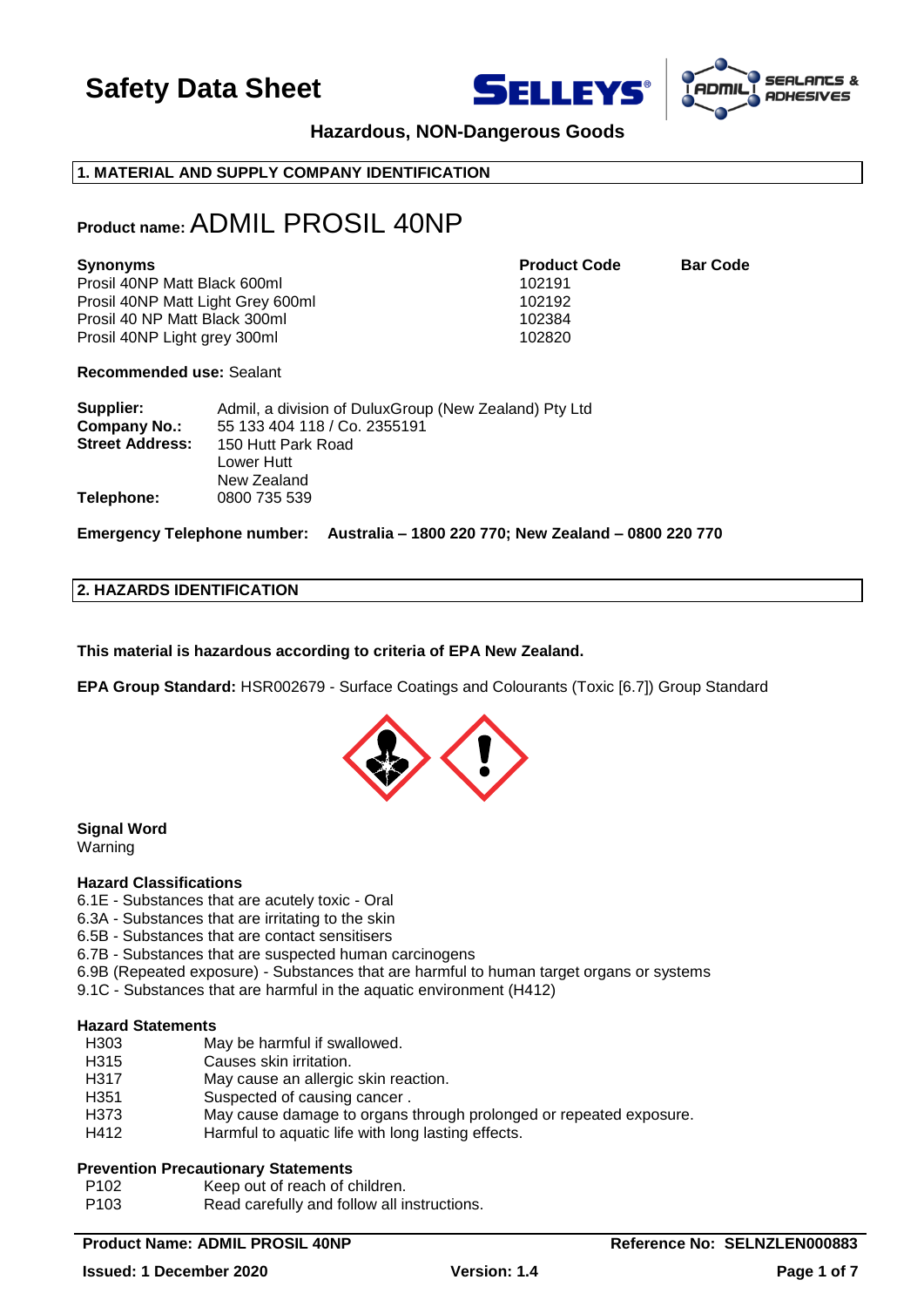



- P201 Obtain special instructions before use.
- P202 Do not handle until all safety precautions have been read and understood.
- P260 Do not breathe dust, fume, gas, mist, vapours or spray.
- P264 Wash hands, face and all exposed skin thoroughly after handling.
- P272 Contaminated work clothing should not be allowed out of the workplace.
- P273 Avoid release to the environment.
- P281 Use personal protective equipment as required.

### **Response Precautionary Statements**

| P <sub>101</sub> | If medical advice is needed, have product container or label at hand. |
|------------------|-----------------------------------------------------------------------|
| P302+P352        | IF ON SKIN: Wash with plenty of water.                                |
| P312             | Call a POISON CENTER/doctor if you feel unwell.                       |
| P333+P313        | If skin irritation or rash occurs: Get medical advice/attention.      |
| P362             | Take off contaminated clothing.                                       |

### **Storage Precautionary Statement**

P405 Store locked up.

### **Disposal Precautionary Statement**

P501 Dispose of contents/container in accordance with local, regional, national and international regulations.

### **DANGEROUS GOOD CLASSIFICATION**

Not classified as Dangerous Goods by the criteria of the "Australian Code for the Transport of Dangerous Goods by Road & Rail" and the "New Zealand NZS5433: Transport of Dangerous Goods on Land".

| 3. COMPOSITION INFORMATION                                                                                                                                                                 |                                           |                                                                       |
|--------------------------------------------------------------------------------------------------------------------------------------------------------------------------------------------|-------------------------------------------|-----------------------------------------------------------------------|
| <b>CHEMICAL ENTITY</b>                                                                                                                                                                     | CAS NO                                    | <b>PROPORTION</b>                                                     |
| Distillates, petroleum, hydrotreated middle<br>Methyl ethyl ketoxime<br>Stannane, dimethylbis[(1-oxoneodecyl)oxy]-<br>Ingredients determined to be non-hazardous or below reporting limits | 64742-46-7<br>$96 - 29 - 7$<br>68928-76-7 | 1 - 10 $\%$ (w/w)<br>$1 - 10 \%$ (w/w)<br>1 % (w/w)<br><b>Balance</b> |
|                                                                                                                                                                                            |                                           | 100%                                                                  |

### **4. FIRST AID MEASURES**

If poisoning occurs, contact a doctor or Poisons Information Centre (Phone Australia 131 126, New Zealand 0800 764 766).

**Inhalation:** Remove victim from exposure - avoid becoming a casualty. Remove contaminated clothing and loosen remaining clothing. Allow patient to assume most comfortable position and keep warm. Keep at rest until fully recovered. Seek medical advice if effects persist.

**Skin Contact:** Effects may be delayed. If skin or hair contact occurs, immediately remove contaminated clothing and flush skin and hair with running water. Continue flushing with water until advised to stop by the Poisons Information Centre or a Doctor; or for 15 minutes and transport to Doctor or Hospital.

**Eye contact:** If in eyes wash out immediately with water. In all cases of eye contamination it is a sensible precaution to seek medical advice.

**Ingestion:** Rinse mouth with water. If swallowed, do NOT induce vomiting. Give a glass of water to drink. Never give anything by the mouth to an unconscious patient. If vomiting occurs give further water. Seek medical advice.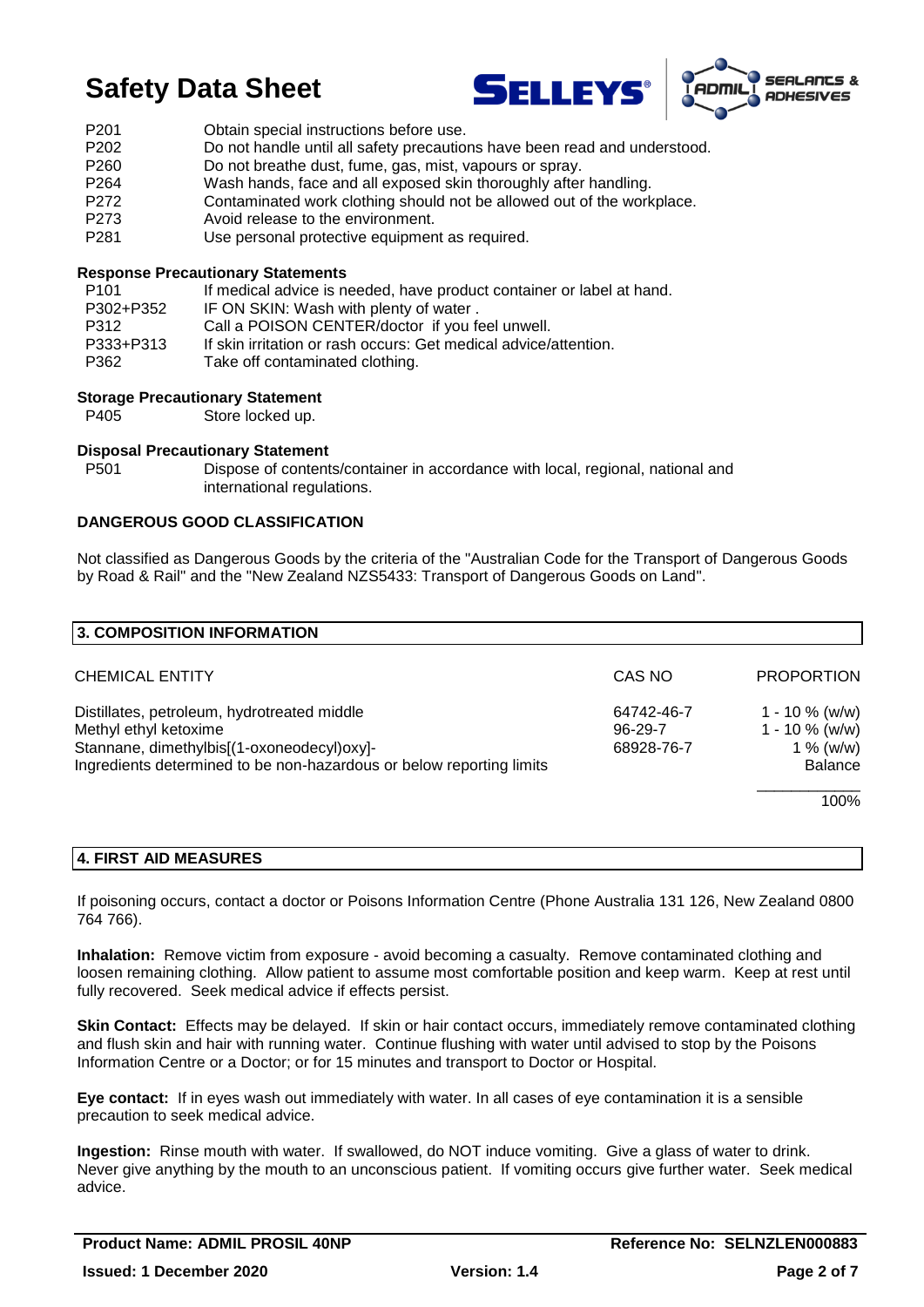



**PPE for First Aiders:** Wear safety shoes, overalls, gloves, safety glasses. Available information suggests that gloves made from nitrile rubber should be suitable for intermittent contact. However, due to variations in glove construction and local conditions, the user should make a final assessment. Always wash hands before smoking, eating, drinking or using the toilet. Wash contaminated clothing and other protective equipment before storing or re-using.

**Notes to physician:** Treat symptomatically. Effects may be delayed.

### **5. FIRE FIGHTING MEASURES**

**Hazchem Code:** Not applicable.

**Suitable extinguishing media:** If material is involved in a fire use water fog (or if unavailable fine water spray), alcohol resistant foam, standard foam, dry agent (carbon dioxide, dry chemical powder).

**Specific hazards:** Combustible material.

**Fire fighting further advice:** On burning or decomposing may emit toxic fumes. Fire fighters to wear selfcontained breathing apparatus and suitable protective clothing if risk of exposure to vapour or products of combustion or decomposition.

### **6. ACCIDENTAL RELEASE MEASURES**

### **SMALL SPILLS**

Wear protective equipment to prevent skin and eye contamination. Avoid inhalation of vapours or dust. Wipe up with absorbent (clean rag or paper towels). Collect and seal in properly labelled containers or drums for disposal.

### **LARGE SPILLS**

Clear area of all unprotected personnel. Slippery when spilt. Avoid accidents, clean up immediately. Wear protective equipment to prevent skin and eye contamination and the inhalation of dust. Work up wind or increase ventilation. Cover with damp absorbent (inert material, sand or soil). Sweep or vacuum up, but avoid generating dust. Collect and seal in properly labelled containers or drums for disposal. If contamination of crops, sewers or waterways has occurred advise local emergency services.

### **Dangerous Goods - Initial Emergency Response Guide No:** Not applicable

### **7. HANDLING AND STORAGE**

**Handling:** Avoid eye contact and skin contact. Avoid inhalation of dust.

**Storage:** Store in a cool, dry, well-ventilated place and out of direct sunlight. Store away from foodstuffs. Store away from incompatible materials described in Section 10. Store away from sources of heat and/or ignition. Store locked up. Keep container standing upright. Keep containers closed when not in use - check regularly for spills.

### **8. EXPOSURE CONTROLS / PERSONAL PROTECTION**

**National occupational exposure limits:** No value assigned for this specific material by WorkSafe New Zealand.

**Biological Limit Values:** As per the WorkSafe New Zealand the ingredients in this material do not have a Biological Limit Allocated.

**Engineering Measures:** Natural ventilation should be adequate under normal use conditions..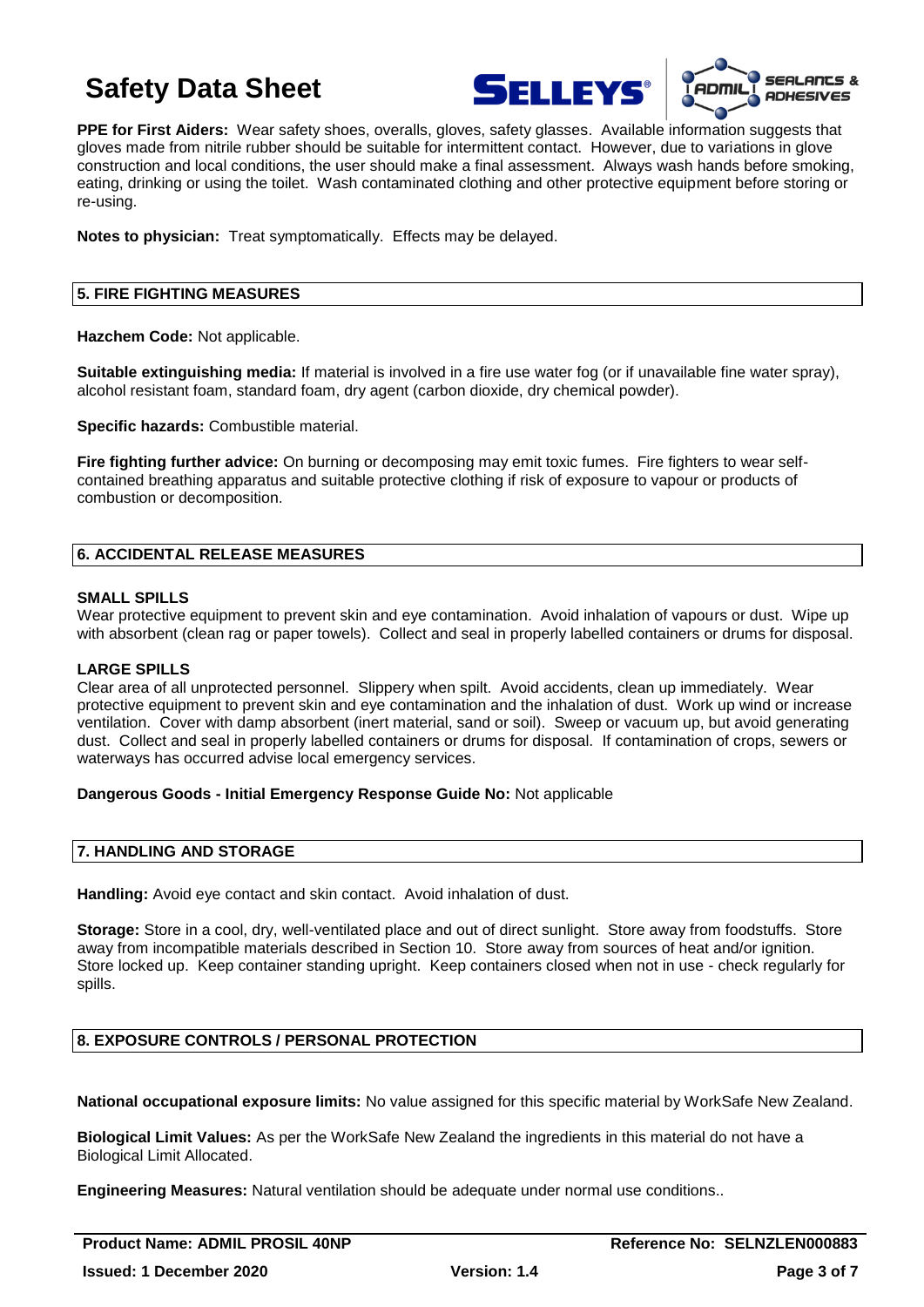

**Personal Protection Equipment:** SAFETY SHOES, OVERALLS, GLOVES, SAFETY GLASSES.

Wear safety shoes, overalls, gloves, safety glasses. Available information suggests that gloves made from nitrile rubber should be suitable for intermittent contact. However, due to variations in glove construction and local conditions, the user should make a final assessment. Always wash hands before smoking, eating, drinking or using the toilet. Wash contaminated clothing and other protective equipment before storing or re-using.

**Hygiene measures:** Keep away from food, drink and animal feeding stuffs. When using do not eat, drink or smoke. Wash hands prior to eating, drinking or smoking. Avoid contact with clothing. Avoid eye contact and skin contact. Avoid inhalation of dust. Ensure that eyewash stations and safety showers are close to the workstation location.

### **9. PHYSICAL AND CHEMICAL PROPERTIES**

| Form:<br>Colour:<br>Odour:              | Paste<br>Various<br>Characteristic |                    |
|-----------------------------------------|------------------------------------|--------------------|
| Solubility:                             |                                    | Insoluble in water |
| <b>Specific Gravity:</b>                |                                    | 1.38               |
| <b>Relative Vapour Density (air=1):</b> |                                    | >1                 |
| Vapour Pressure (20 °C):                |                                    | N Av               |
| Flash Point (°C):                       |                                    | N App              |
| <b>Flammability Limits (%):</b>         |                                    | N App              |
| <b>Autoignition Temperature (°C):</b>   |                                    | N Av               |
| Melting Point/Range (°C):               |                                    | N Av               |
| Boiling Point/Range (°C):               |                                    | N Av               |
| pH:                                     |                                    | N App              |
| <b>Viscosity:</b>                       |                                    | N Av               |
| Total VOC (g/Litre):                    |                                    | N Av               |

(Typical values only - consult specification sheet)  $N Av = Not available, N App = Not applicable$ 

### **10. STABILITY AND REACTIVITY**

**Chemical stability:** This material is thermally stable when stored and used as directed.

**Conditions to avoid:** Elevated temperatures and sources of ignition.

**Incompatible materials:** Oxidising agents.

**Hazardous decomposition products:** Oxides of carbon and nitrogen, smoke and other toxic fumes.

**Hazardous reactions:** No known hazardous reactions.

### **11. TOXICOLOGICAL INFORMATION**

No adverse health effects expected if the product is handled in accordance with this Safety Data Sheet and the product label. Symptoms or effects that may arise if the product is mishandled and overexposure occurs are:

### **Acute Effects**

**Inhalation:** Material may be an irritant to mucous membranes and respiratory tract.

**Skin contact:** Contact with skin will result in irritation. A skin sensitiser. Repeated or prolonged skin contact may lead to allergic contact dermatitis.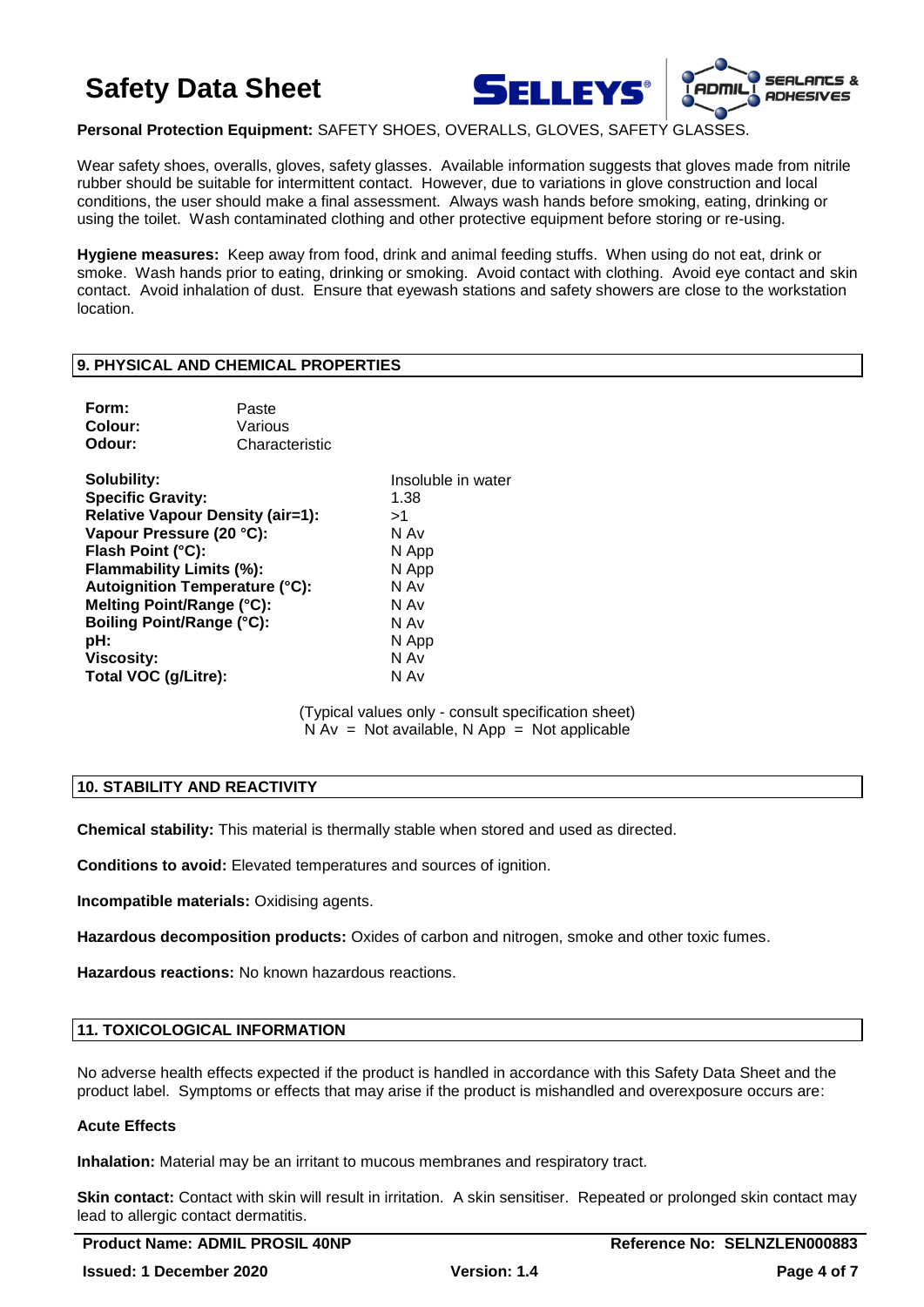



**Ingestion:** Swallowing can result in nausea, vomiting and irritation of the gastrointestinal tract.

**Eye contact:** May be an eye irritant. Exposure to the dust may cause discomfort due to particulate nature. May cause physical irritation to the eyes.

### **Acute toxicity**

**Inhalation:** This material has been classified as non-hazardous. Acute toxicity estimate (based on ingredients):  $L C50 > 5.0$  ma/L

**Skin contact:** This material has been classified as non-hazardous. Acute toxicity estimate (based on ingredients): >5,000 mg/Kg bw

**Ingestion:** This material has been classified as a 6.1E - Substances that are acutely toxic. Acute toxicity estimate (based on ingredients): 2,000 - 5,000 mg/Kg bw

**Corrosion/Irritancy:** Eye: this material has been classified as not corrosive or irritating to eyes. Skin: this material has been classified as a 6.3A - Substances that are irritating to the skin.

**Sensitisation:** Inhalation: this material has been classified as not a respiratory sensitiser. Skin: this material has been classified 6.5B - Substances that are contact sensitisers.

**Aspiration hazard:** This material has been classified as non-hazardous.

**Specific target organ toxicity (single exposure):** This material has been classified as non-hazardous.

### **Chronic Toxicity**

**Mutagenicity:** This material has been classified as non-hazardous.

**Carcinogenicity:** This material has been classified as a 6.7B - Substances that are suspected human carcinogens.

### **Reproductive toxicity (including via lactation):**

This material has been classified as non-hazardous.

**Specific target organ toxicity (repeat exposure):** This material has been classified as a 6.9B - Substances that are harmful to human target organs or systems.

### **12. ECOLOGICAL INFORMATION**

Avoid contaminating waterways.

**Acute aquatic hazard:** This material has been classified as non-hazardous. Acute toxicity estimate (based on ingredients): >100 mg/L

**Long-term aquatic hazard:** This material has been classified as a 9.1C - Substances that are harmful in the aquatic environment. Non-rapidly or rapidly degradable substance for which there are adequate chronic toxicity data available OR in the absence of chronic toxicity data, Acute toxicity estimate (based on ingredients): 10 - 100 mg/L, where the substance is not rapidly degradable and/or BCF  $\geq$  500 and/or log K<sub>ow</sub>  $\geq$  4.

**Ecotoxicity in the soil environment:** This material has been classified as non-hazardous.

**Ecotoxicity to terrestrial vertebrates:** This material has been classified as non-hazardous.

**Ecotoxicity to terrestrial invertebrates:** This material has been classified as non-hazardous.

**Ecotoxicity:** No information available.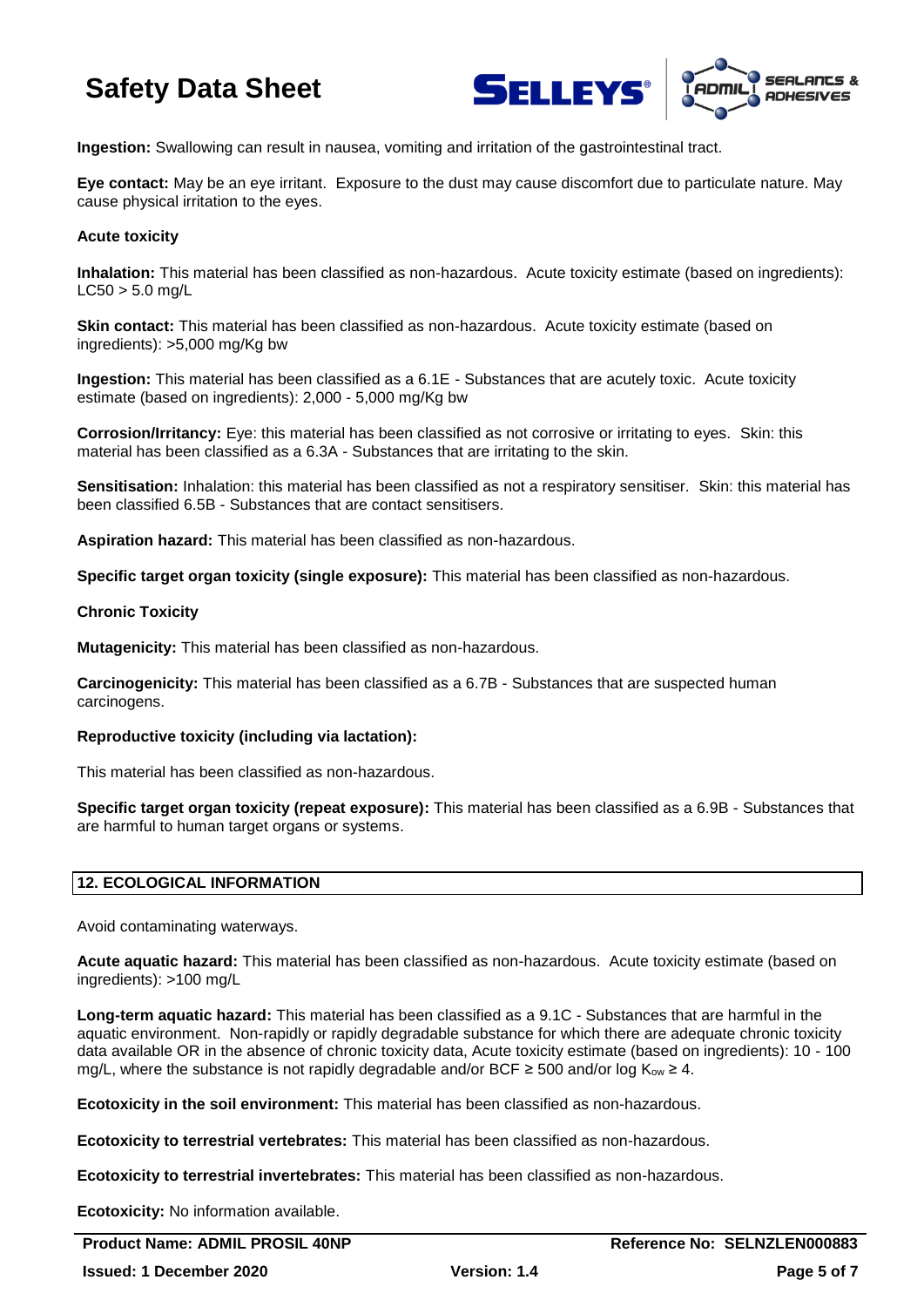



**Persistence and degradability:** No information available.

**Bioaccumulative potential:** No information available.

**Mobility:** No information available.

### **13. DISPOSAL CONSIDERATIONS**

Persons conducting disposal, recycling or reclamation activities should ensure that appropriate personal protection equipment is used, see "Section 8. Exposure Controls and Personal Protection" of this SDS.

If possible material and its container should be recycled. If material or container cannot be recycled, dispose in accordance with local, regional, national and international Regulations.

### **14. TRANSPORT INFORMATION**

### **ROAD AND RAIL TRANSPORT**

Not classified as Dangerous Goods by the criteria of the "Australian Code for the Transport of Dangerous Goods by Road & Rail" and the "New Zealand NZS5433: Transport of Dangerous Goods on Land".

### **MARINE TRANSPORT**

Not classified as Dangerous Goods by the criteria of the International Maritime Dangerous Goods Code (IMDG Code) for transport by sea.

### **AIR TRANSPORT**

Not classified as Dangerous Goods by the criteria of the International Air Transport Association (IATA) Dangerous Goods Regulations for transport by air.

### **15. REGULATORY INFORMATION**

### **This material is not subject to the following international agreements:**

Montreal Protocol (Ozone depleting substances) The Stockholm Convention (Persistent Organic Pollutants) The Rotterdam Convention (Prior Informed Consent) Basel Convention (Hazardous Waste) International Convention for the Prevention of Pollution from Ships (MARPOL)

• All components of this product are listed on or exempt from the New Zealand Inventory of Chemical (NZIoC).

**EPA Group Standard:** HSR002679 - Surface Coatings and Colourants (Toxic [6.7]) Group Standard

| Approved handler          | Yes |
|---------------------------|-----|
| Location test certificate | Nο  |
| Fire extinguishers        | No  |
| Signage                   | Yes |
| Emergency response        | Yes |
| Hazardous atmosphere zone | No  |

### **16. OTHER INFORMATION**

Reason for issue: Minor Text Changes

This Safety Data Sheet has been prepared by Chemical Data Services Pty Ltd (chemdata.com.au) on behalf of its

**Product Name: ADMIL PROSIL 40NP Reference No: SELNZLEN000883**